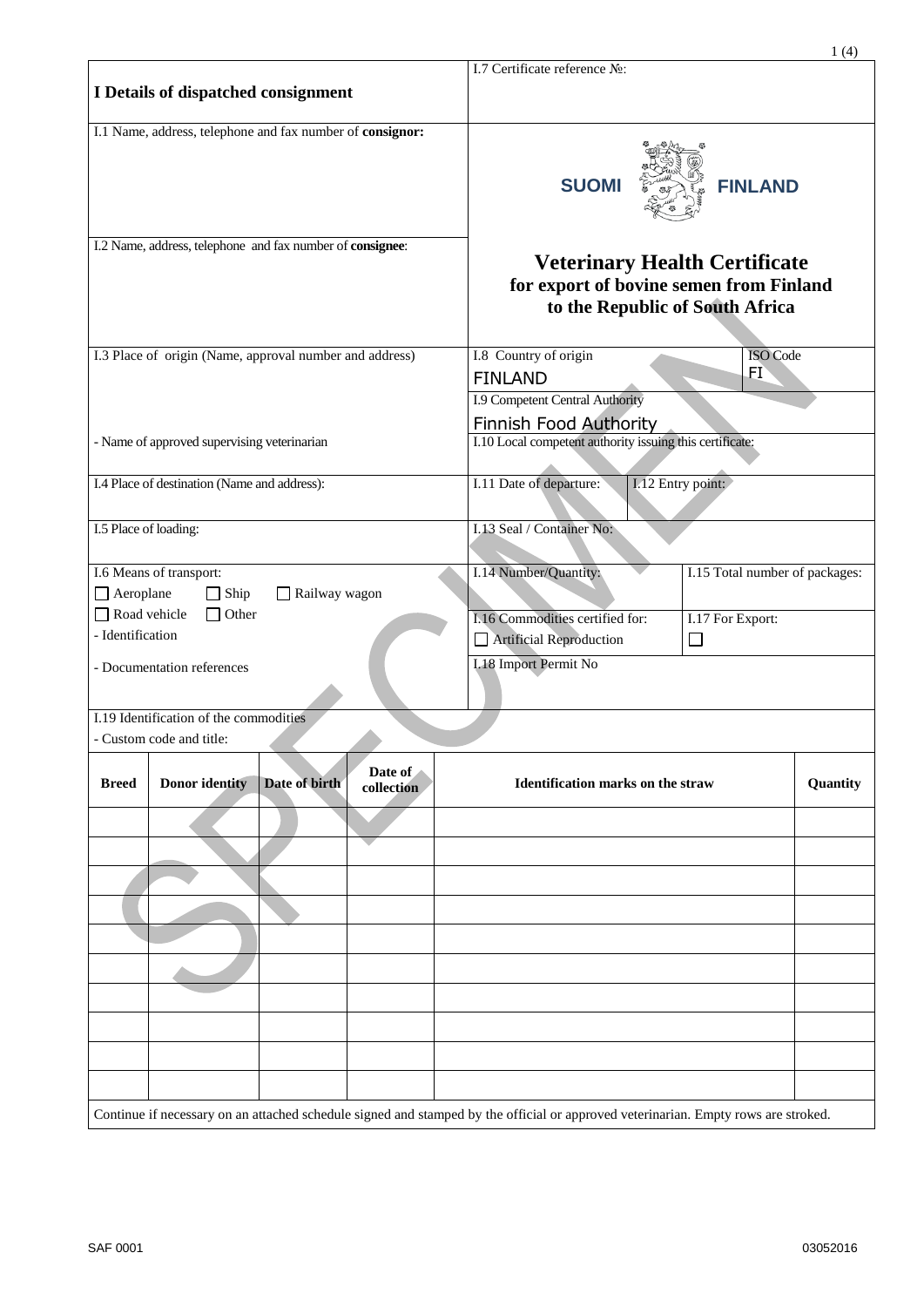## **II. Animal health attestation**

- I, the undersigned official veterinarian of Finland (Member State of the EU) hereby certify that:
- II.1. The semen to be exported was collected at an artificial insemination (A.I.) centre which is under the control and supervision of a veterinarian approved by the competent authority of Finland. The semen was collected and processed under veterinary supervision in accordance with the OIE Terrestrial Animal Health Code.
- II.2. Finland is recognised by the OIE as a Foot and Mouth Disease free country without vaccination.
- II.3. No outbreaks of Vesicular Stomatitis have occurred at or within twenty (20) kilometres of the A.I. centre concerned during the twelve (12) months preceding the collection of the semen for export to the Republic of South Africa.
- II.4. Finland has been granted an officially tuberculosis, brucellosis and enzootic bovine leucosis free status in accordance with EU legislation (Commission Decision 2003/467/EC).
- II.5. The donor bulls of the consignment in this certificate:
	- II.5.1. have been continuously resident at the A.I. centre concerned, or at other such approved A.I. centres for a period of at least one (1) month prior to collection of the semen for export to the Republic of South Africa, and in that time had not been used for natural mating and were isolated from animals not of equivalent health status;
	- II.5.2. were at the day of the collection of this semen clinically healthy and showed no clinical signs of diseases that are transmitted via the semen;
	- II.5.3. have been tested for Tuberculosis with intradermal tuberculin tests with negative results within the twelve (12) months preceding the collection of this semen;
	- II.5.4. showed no Trichomonas foetus infection on direct microscopic examination and culture test on two (2) sheath washing or preputial scraping samples collected at least seven (7) days apart taken during the three (3) months preceding the date of the collection of this semen;
	- II.5.5. showed no Cambylobacter fetus infection by cultural examination on a sample of two (2) sheath washings collected at least seven (7) days apart taken during the three (3) months preceding the collection of this semen;
	- II.5.6. have been tested serologically for the Leptospira serotypes prevalent in cattle in Finland with negative results within three (3) months preceding the collection of this semen;
	- II.5.7. have been tested serologically once by Rose Bengal method for Brucellosis with negative results within three (3) months preceding the collection of this semen;
	- II.5.8. originate from an A.I. centre where no clinical, pathological or cultural evidence of Johne's Disease (Paratuberculosis) has occured during the three (3) year period preceding the collection of this semen for export to the Republic of South Africa and until the dispatch of the semen. Each donor gave a negative result to an ELISA test for Johne's disease;
	- II.5.9. have been tested serologically for IPV/IBR virus by ELISA method with negative results during the three (3) months preceding the collection of this semen;
	- II.5.10. have been tested serologically for Enzootic Bovine Leucosis by ELISA method with negative results during the three (3) months preceding the collection of this semen;
	- II.5.11. have been tested serologically negative for Bovine Viral Diarrhoea by ELISA method and negative for BVDV 1 and BVDV 2 by PCR method, prior to entry into an approved semen collection centre and have remained isolated from other animals that have not been tested negative and all donors have had an aliquot of each semen collection for this consignment subjected to a virus isolation test or PCR test with negative results.
- NOTE: In the case of bulls continuously resident at the A.I. centre concerned for longer periods than three (3) months, negative results for the disease conditions mentioned above will be acceptable provided the tests were performed at the A.I. centre during this period of residence and not more than twelve (12) months prior to the collection of the semen for export to the Republic of South Africa.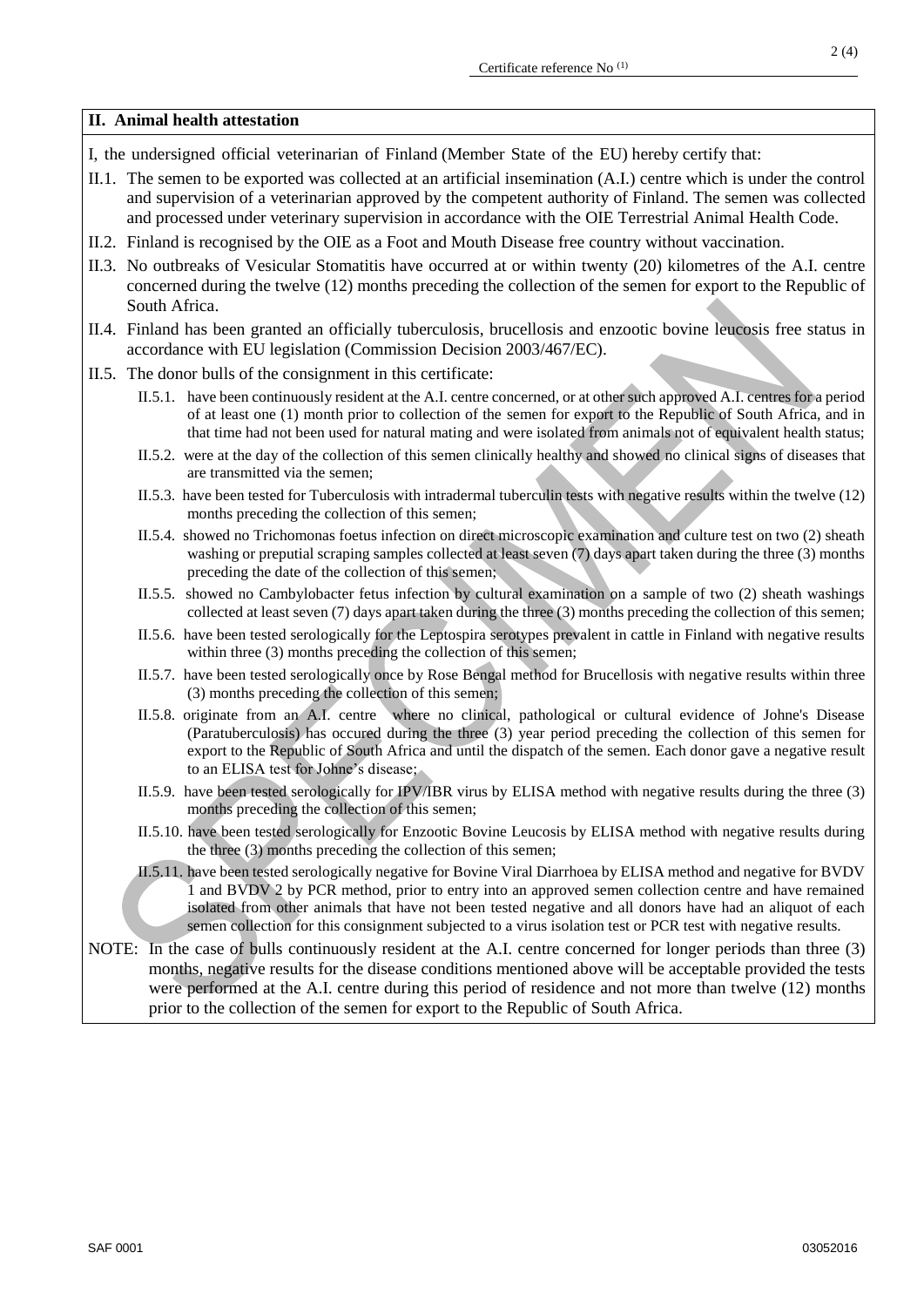- II.6. The semen in the consignment was collected from donors that were negative for two virus neutralization tests or serological tests approved by the Directorate Animal Health to detect antibodies to the Schmallenberg virus, the first collected within 30 days prior to the start of semen collection and the second between 28 and 60 days after the last semen collection. The tests were performed in a laboratory approved by the competent authority.
- II.7. The semen for export to the Republic of South Africa is adequately, securely and hygienically packed in transport containers which are cleansed and disinfected and contain unused cryogenic material. The containers are sealed under veterinary supervision.
- II.8. All straws are clearly and permanently marked with the identification of the donor animal and the date of collection. If a code is used for this information, its key must accompany the consignment.
- II.9. The semen described above was stored in approved conditions for a minimum period of thirty (30) days immediately following its collection

## **III. Disease Tests**

The following tests have been conducted with negative results prior the date of semen collection for this export. The tests have been performed at an accredited laboratory and in accordance with methods recommended by the OIE (state the sampling date in the table below).

| Donor bull(s) | <b>Tuberculosis</b> | <b>Trichomonas</b> | Campylobacter | Leptospira |
|---------------|---------------------|--------------------|---------------|------------|
|               |                     |                    |               |            |
|               |                     |                    |               |            |
|               |                     |                    |               |            |
|               |                     |                    |               |            |
|               |                     |                    |               |            |
|               |                     |                    |               |            |
|               |                     |                    |               |            |
|               |                     |                    |               |            |
|               |                     |                    |               |            |
|               |                     |                    |               |            |
|               |                     |                    |               |            |

Continue if necessary on an attached schedule signed and stamped by the official or approved veterinarian. Empty rows are stroked.

| Donor bull(s)                                                                                                                      | <b>Brucellosis</b> | Paratuberculosis | <b>IBR/IPV</b> | Leucosis | <b>BVD</b> |
|------------------------------------------------------------------------------------------------------------------------------------|--------------------|------------------|----------------|----------|------------|
|                                                                                                                                    |                    |                  |                |          |            |
|                                                                                                                                    |                    |                  |                |          |            |
|                                                                                                                                    |                    |                  |                |          |            |
|                                                                                                                                    |                    |                  |                |          |            |
|                                                                                                                                    |                    |                  |                |          |            |
|                                                                                                                                    |                    |                  |                |          |            |
|                                                                                                                                    |                    |                  |                |          |            |
|                                                                                                                                    |                    |                  |                |          |            |
|                                                                                                                                    |                    |                  |                |          |            |
|                                                                                                                                    |                    |                  |                |          |            |
| Continue if necessary on an attached schedule signed and stamped by the official or approved veterinarian. Empty rows are stroked. |                    |                  |                |          |            |